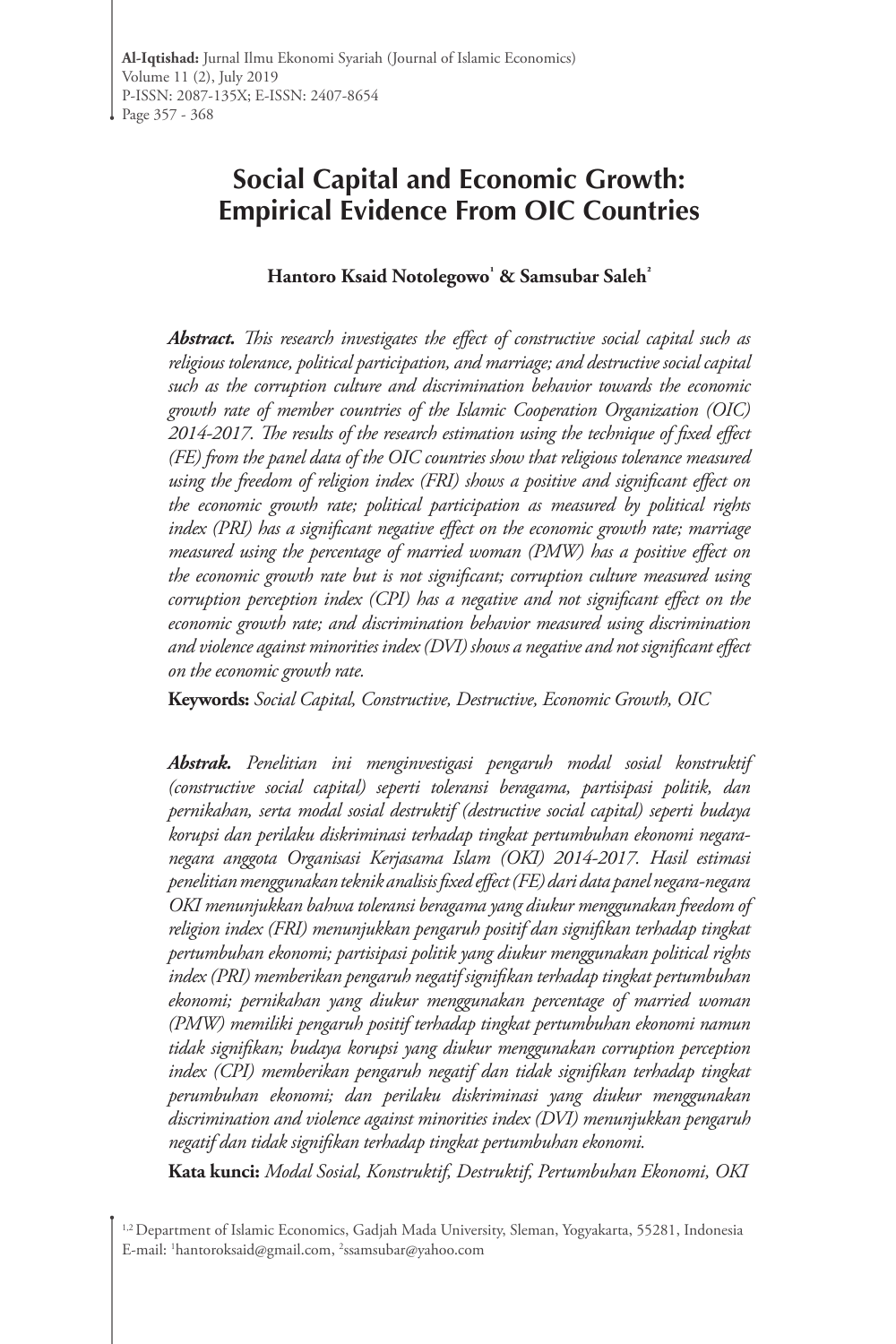# **Introduction**

The Islamic Cooperation Organization (OIC) was established as an effort to discuss and at the same time, find solutions to a number of issues and problems that occur in Islamic countries. Initially the organization was established as a response to the burning of the Al-Aqsa Mosque by Zionists in August 1969 and aimed at mobilizing the unity of Muslim countries. But then the OIC charter was adopted on February 27, 1970 to strengthen cooperation in the political, economic, social, cultural and scientific fields and support for all Muslims to maintain dignity, independence and national rights.

At present, there are concerns in terms of the welfare of the people in OIC countries due to economic instability caused by the social crisis. The social crisis includes civil wars and terrorism (Sab, 2014); political instability (Uddin & Masih, 2016); low quality of human resources (UNDP, 2016); corruption culture (Ertimi, Dowa, Albisht, & Oqab, 2016); and discrimination (SESRIC, 2016). Based on data published by the World Bank in 2017, it shows that OIC countries affected by the social crisis tend to have low growth rates, as shown in Table 1. This phenomenon indicates a close link between economic performance and social conditions.

| No. | Country | <b>Economic Growth</b><br>in 2017 $(%$ | Social Crisis Background                                                                                  |
|-----|---------|----------------------------------------|-----------------------------------------------------------------------------------------------------------|
|     | Chad    | $-2.953$                               | Political and religious conflict: radical rebellion                                                       |
|     | Iraq    | $-2.073$                               | Political and religious conflicts: the rebellion of the<br>radical Islamic State of Iraq and Syria (ISIS) |
| 3.  | Yaman   | $-5.942$                               | Political and religious conflicts: a civil war between<br>the Houthis and pro-government militias         |

Table 1. Economic Growth and Social Crisis in OIC Countries

Source: World Bank

By looking at the phenomenon in OIC countries, many researchers and experts are now paying attention to the interaction between the social dimension and economic growth. The discussion of the relationship between the social dimension and economic growth is the latest discussion in the study of "growth factors". In its development, there are four determinants which are believed to influence economic growth, namely physical capital, natural resource capital, human capital, and most recently, social capital.

The study of "growth factors" has long been a quite interesting discussion and continues to grow today. Initially, physical development capital was considered to have an important role in economic growth, as thought by Harrord-Domar and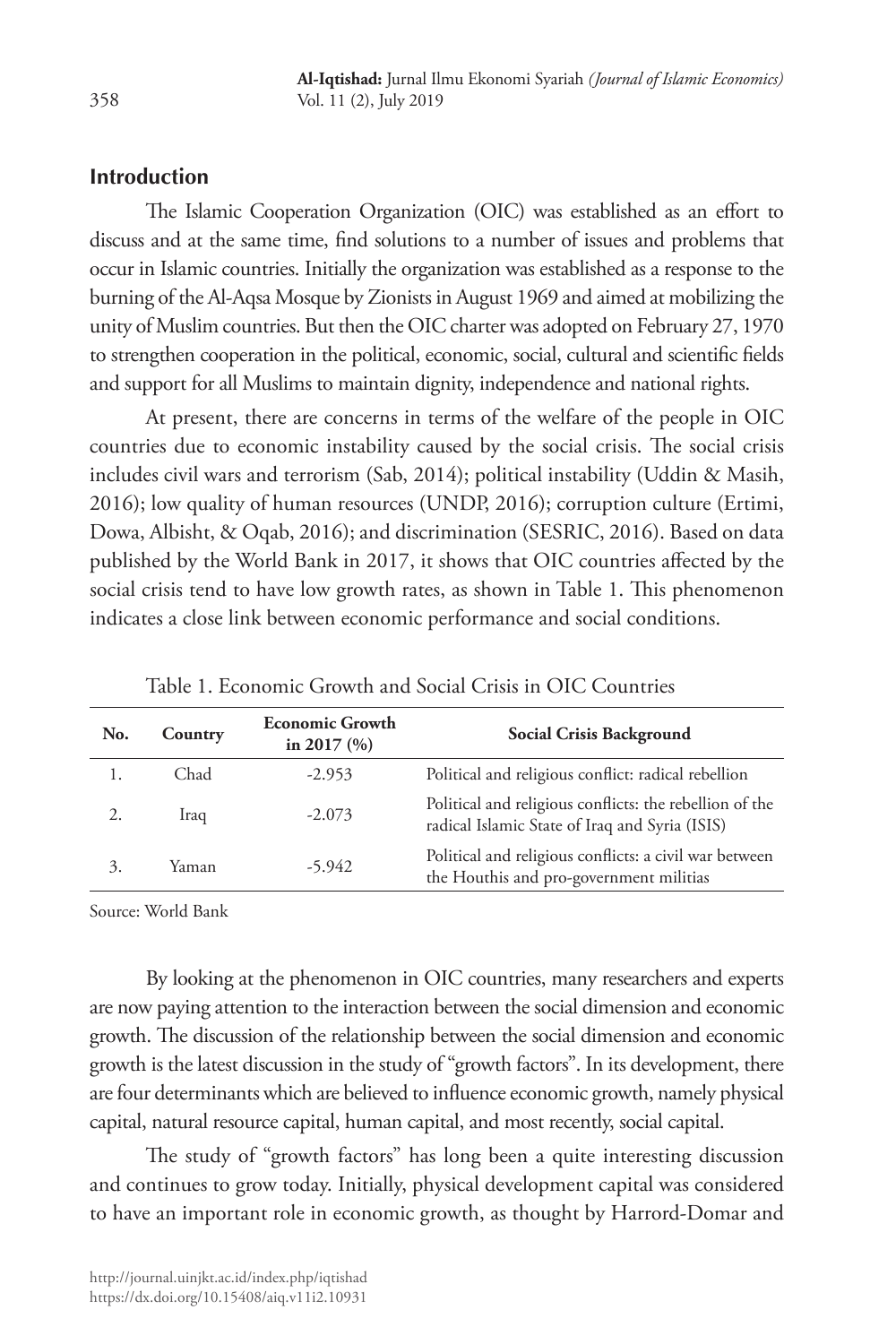Solow. Further developments, human capital (knowledge and skills) began to get attention because of its role in determining the productivity of human resources (Meier & Stiglitz, 2001). The latest developments, stressing the importance of social capital as a determining factor of economic growth.

The theory that explains the relationship between social capital and economic performance has been explained by some scholars (Olson, 1982; North, 1990; Fukuyama, 1995). Meanwhile, the influence of social capital on economic growth has been investigated by some other scholars (Rupasingha, Goetz, & Freshwater, 2000; Boulila, Bousrih, & Trabelsi, 2008). Based on the theory and research findings, social capital influences economic growth through its role in reducing transaction costs associated with the economic exchange and creating productivity.

Forms of social capital that is supposed to influence the economic growth of the OIC countries is religious tolerance, political participation, and marriage. Religious tolerance plays a role in overcoming the negative impact of terrorism on the economy. Meanwhile, political participation plays a role in overseeing government policies that can harm the economy. Marriage plays a role in overcoming the negative impact of low-quality human resources on the economy.

However, the OIC countries also face some issues of social capital which are thought to have a negative impact on the economy, such as a corruption culture and discrimination behavior. Corruption causes the composition of government expenditure to be less productive, and thus affects economic growth. Discrimination behavior causes weak social cohesion that exists between communities, so the intensity of information exchange will decrease, and transaction costs will increase which affect economic growth.

Development programs that take account of social capital such as religious tolerance, political participation, marriage, corruption culture, and discrimination behavior are needed considering the OIC makes the issue of terrorism, institutional reform and human development as the agenda points in the OIC - 2025 Program Action. However, if viewed from the planned implementation of the OIC – 2025 Program Action, there are not many programs that include elements of social capital. Therefore, this study tries to provide an overview of the role of social capital in religious tolerance, political participation, marriage, corruption culture, and discrimination behavior towards the economy.

#### **Literature Review**

Social capital is a set of informal norms or values that are shared by members of a group that enables cooperation between them (Fukuyama, 1995). Fukuyama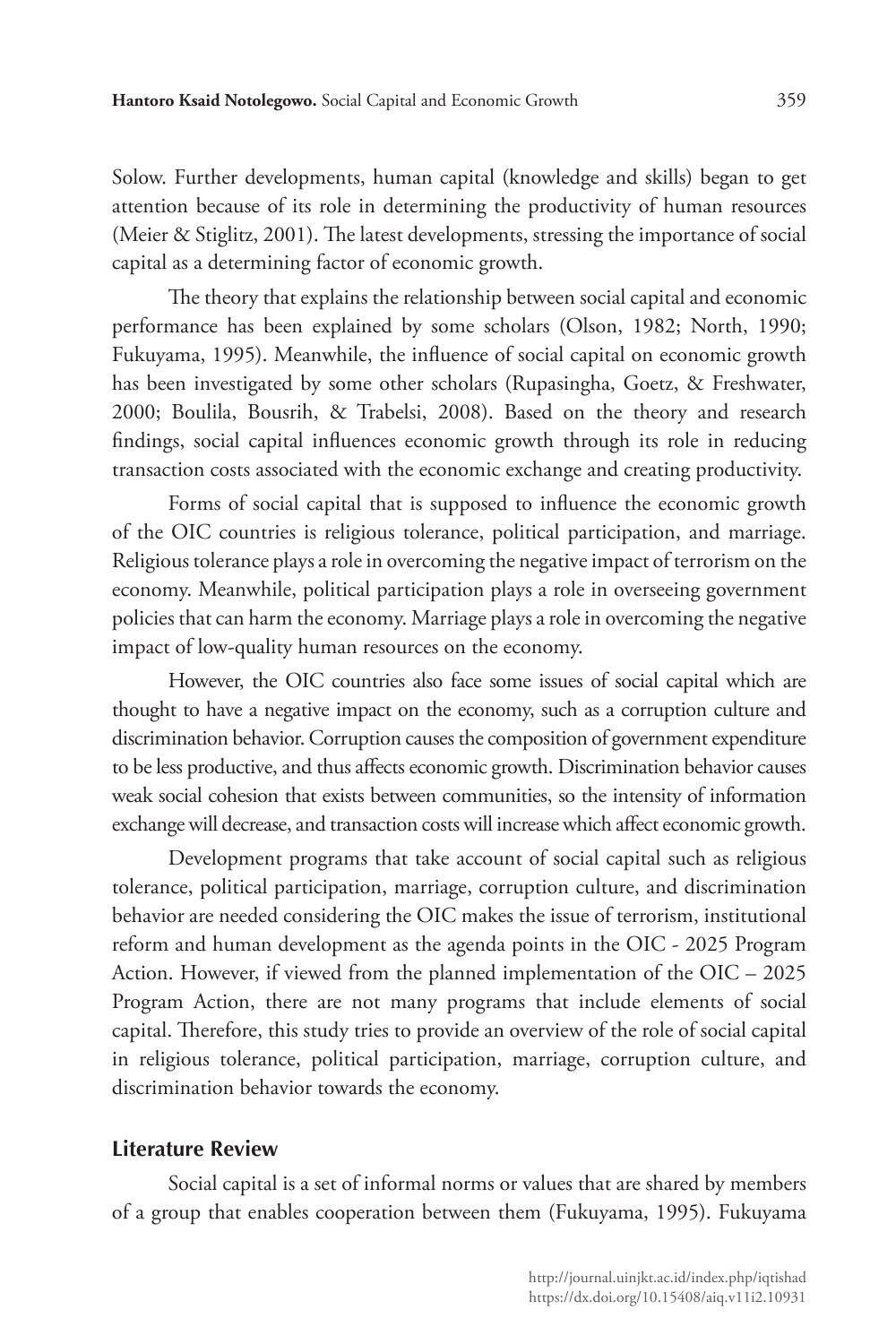explained that social capital has the power to influence the principles underlying the economic progress of a country. Fukuyama found evidence that countries that have high trust societies tend to have more established economic progress. Conversely, countries with low trust societies tend to have slower economic progress.

In a similar vein, Putnam emphasised social capital on civic involvement, participation in voluntary associations, along with activities such as voting (Rupasingha et al., 2000). Civil involvement promotes trust-building and cooperation through repeated interactions so as to reduce transaction costs during economic exchanges.

Social capital provides two main contributions to development, through economic and political functions. The economic function of social capital is a tool to reduce transaction and information costs. When transaction costs, collection and distribution information costs are reduced, less risk is involved, and more exchanges occur, thus enlarging the scope of transactions and interactions (Rupasingha et al., 2000). Furthermore, social capital also has an important influence on the distribution of household income and poverty (Malik, 2014). Meanwhile, the political function of social capital works in the dynamics of civil society where there is mutual trust between citizens, and between citizens and the state.

Rupasingha et al. (2000) found that economic growth is influenced by social capital. They analyzed the impact of social capital on the economic growth rate of districts in the United States. Social capital is proxied by (i) association activities, (ii) crime index, (iii) charity activities, and (iv) voting. This research uses quantitative methods and is analyzed using linear regression. The results of this study are: *first,* association activities have a statistically significant positive effect on economic growth. *Second,* crime has a significant negative effect, indicating that high crime rates in a region have a negative impact on economic growth. *Third,* charity has a positive effect on economic growth. *Fourth,* voting has a positive effect but then decreases.

Ertimi et al. (2016) analyzed the relationship between corruption and the economic growth rate in 14 OIC countries. This research uses quantitative methods and is analyzed using panel data regression. The results of the research estimation show that corruption measured using the Economic Freedom Index (EFI) has a negative effect on the economic growth rate.

Boulila et al. (2008) formulated mathematical equations related to social capital and economic growth. In his research, a model was constructed, which explained how the explanatory variables consisting of trust levels in a country (Trust), and transmission channels variables (TC) affected economic growth. The mathematical explanation is as follows.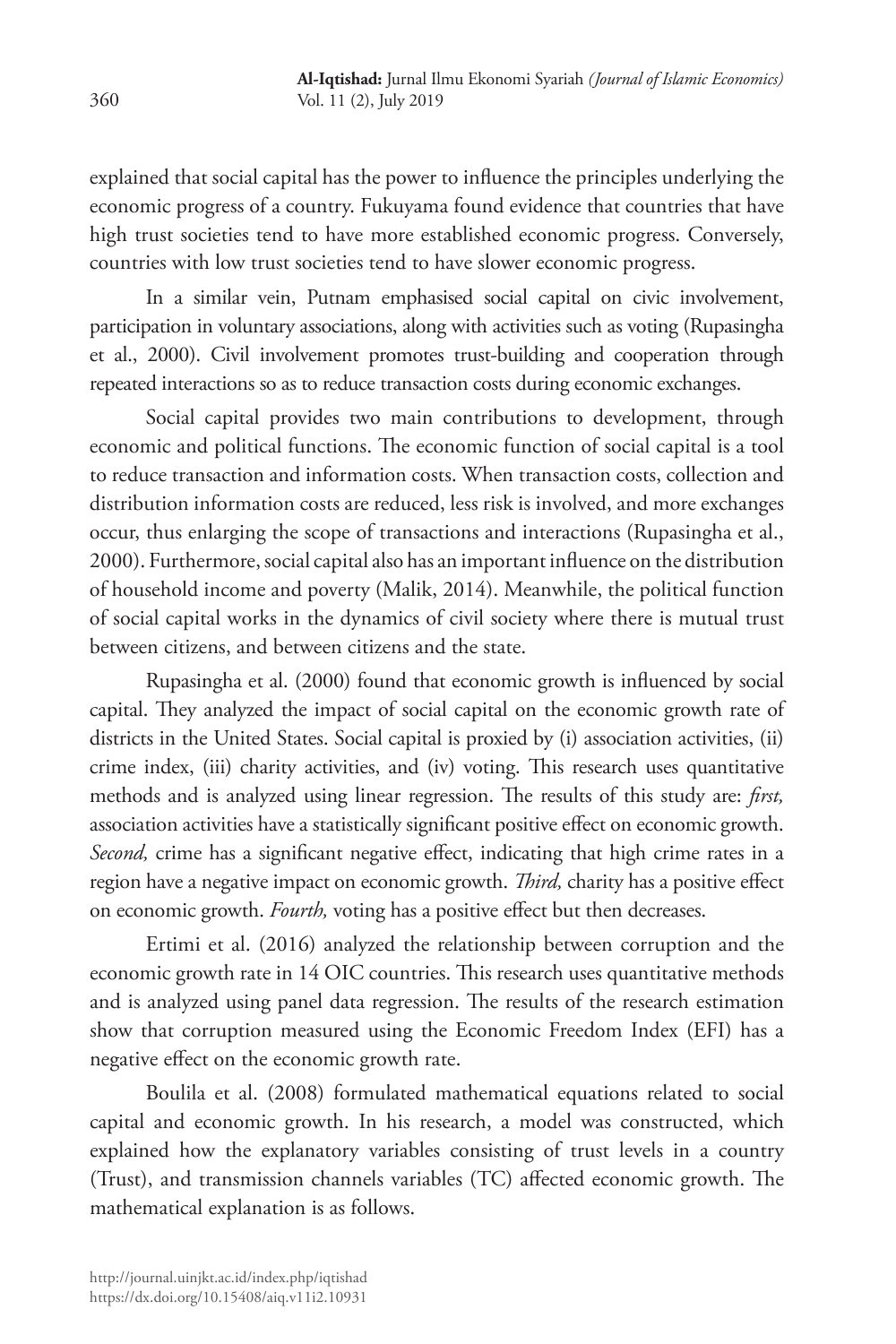The growth equation is: GⁱY = α0 + α1ln(*Yⁱ0*) + *α*2*Trust*ⁱ + α3*TC*ⁱ + *ε*ⁱ .............. (2.1) The transmission channels equation: *TCⁱ* = β0 + β1ln(*Yⁱ0*) + *β*2*Trust*ⁱ + *u*ⁱ .............. (2.2) The substitution of equation (2.2) into equation (2.1) gives: G<sup>i</sup>Y =  $(\alpha 0 + \alpha 3\beta 0) + (\alpha 1 + \alpha 3\beta 1)ln(Y^i0) + (\alpha 2 + \alpha 3\beta 2)$ *Trust*<sup>i</sup> +  $(\alpha 3u^i + \varepsilon^i)$ .............. (2.3)

#### **Methods**

As explained above, this study uses panel data analysis techniques. Data is collected from the Social Progress Index and the GDP Growth Report published by Social Progress Imperative and the World Bank. Considering the availability of data, this study uses data for the annual periods of 2014-2017.

Panel data analysis techniques have advantages over other analysis techniques because panel data analysis techniques accommodate differences in characteristics between individuals and time. The equation of the regression model used in the study:

GDPGRit = β1i + β2FRIit + β3PRIit + β4PMWit + β5CPIit + β6DVIit + εit

Where:

GDPGR : Gross Domestic Product Growth Rate

| FRI | : Freedom of Religion Index                            |
|-----|--------------------------------------------------------|
| PRI | : Political Rights Index                               |
| PMW | : Percentage of Married Woman                          |
| CPI | : Corruption Perception Index                          |
| DVI | : Discrimination and Violence Against Minorities Index |

The selection of the best model panel data regression can be made through the chow test, Haussmann test, and Lagrange multiplier test. Before being able to estimate panel data, a test instrument is first performed through the unit root test. After that, to find out whether the model we built is fit or not, a classic assumption test is also done.

### **Results and Discussion**

Table 2 displays the results of the unit root test using the Phillips-Peron Test. The test results show that all research variable data are stationary at the level except the marriage variable. Marriage variables are classified into variables which generally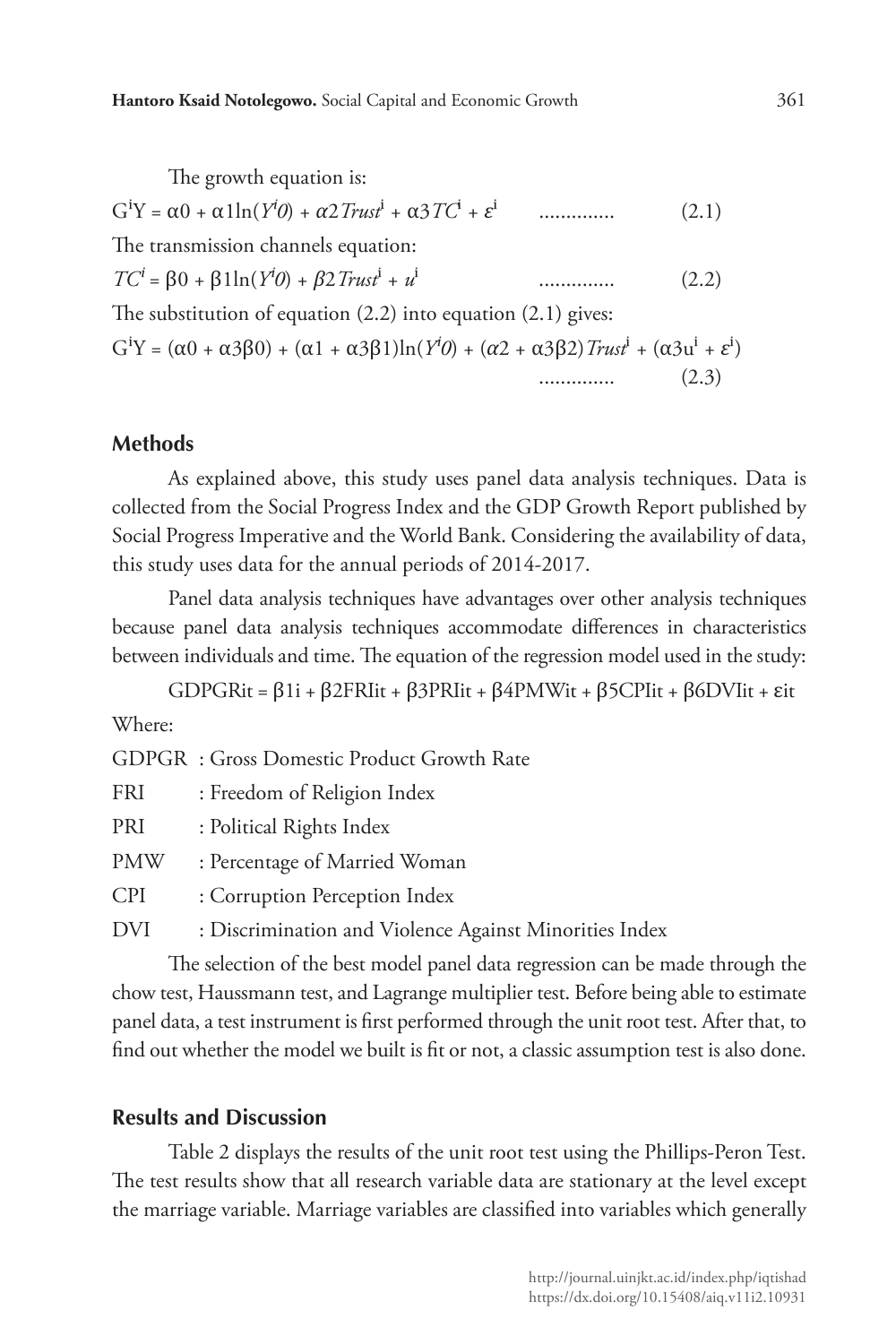do not follow the movement of a particular trend because it is data obtained from questions in the form of choice (married or not married), so there is no fear of stationary problems.

| Probability | Decision         |
|-------------|------------------|
| 0.0000      | Stationer        |
| 0.0000      | <b>Stationer</b> |
| 0.0113      | <b>Stationer</b> |
| 1.0000      | Non-stationer    |
| 0.0008      | Stationer        |
| 0.0107      | Stationer        |
|             |                  |

Table 2. The Results of Stationarity Test

Source: Estimated Result

After getting the conclusion that all data is stationary at the level, our model does not require further testing to find out whether there is a long-term balance between the variables of economic growth and selected social capital.

Table 3 displays the results of the Chow Test, Hausman Test, and Lagrange Multiplier Test to determine the best model between common effect (CEM), random effect (REM), and fixed effect (FEM):

| $Model*$                                                                                 | Model                              | Prob.  | Hasil               | Decision        |
|------------------------------------------------------------------------------------------|------------------------------------|--------|---------------------|-----------------|
| Predictors: freedom of religion<br>index (FRI), political rights index                   | Chow<br>(CEM: FEM)                 | 0.0000 | <b>Fixed Effect</b> |                 |
| (PRI), percentage of a married<br>woman (PMW), corruption<br>perception index (CPI), and | Hausman<br>(REM: FEM)              | 0.0140 | <b>Fixed Effect</b> | Fixed<br>Effect |
| discrimination and violence against<br>minorities index (DVI)                            | Lagrange Multiplier<br>(CEM : REM) | 0.0099 | Random<br>Effect    |                 |

Table 3. The Results of Chow Test, Hausman Test, and LM Test

Source: Estimated Result

\*GDP Growth (GDPGR) as the dependent variable

Based on table 3 above, it can be decided that the fixed effect model (FEM) is better than the common effect (CEM) and the random effect (REM) model. This is because the probability value is smaller than 0.05 which makes the Hausman test prefer the fixed effect (FEM) model.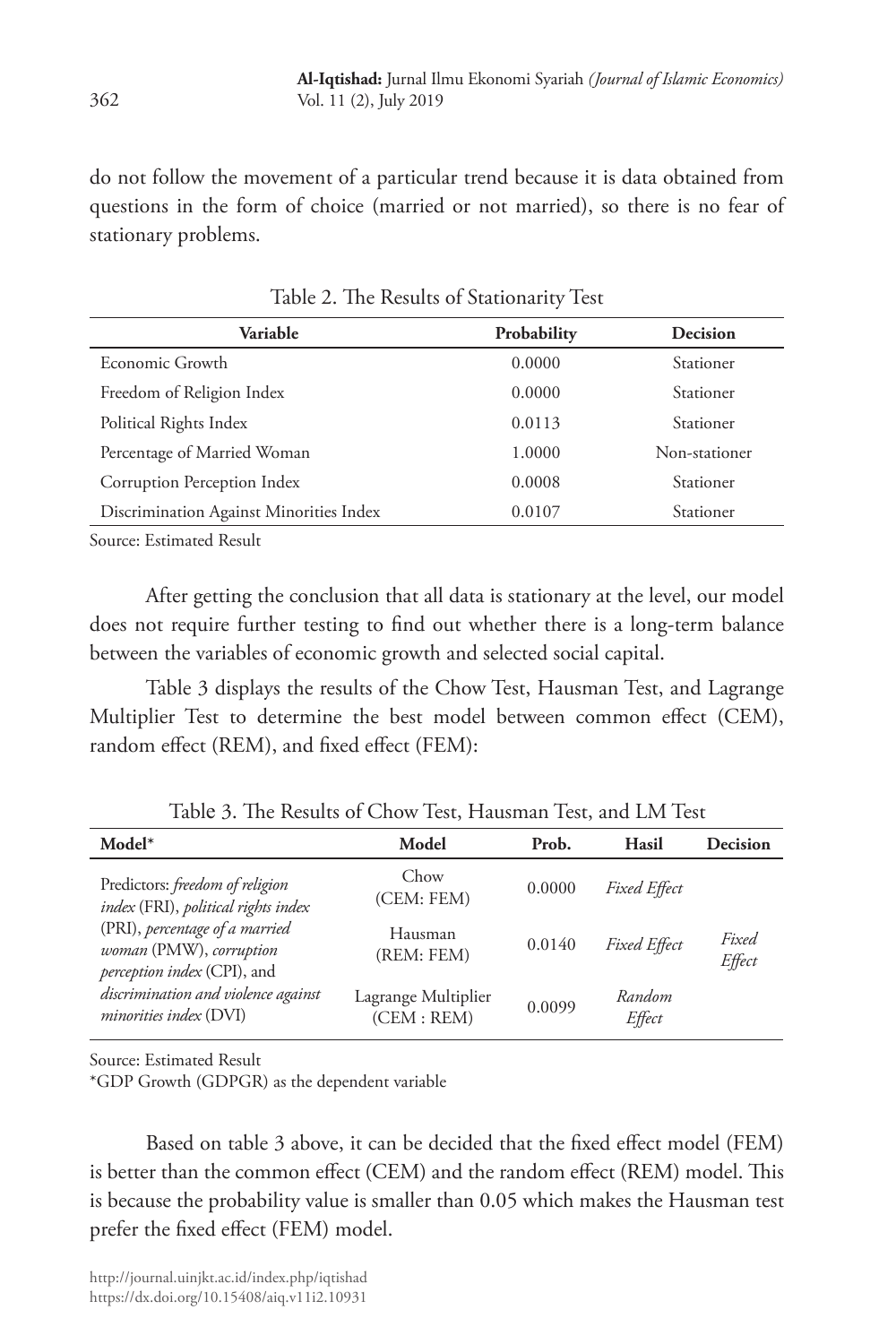Multicollinearity test aims to detect whether, in the model, there is a correlation relationship between independent variables. Multicollinearity test can be seen from the correlation value between independent variables as follows:

| $Model*$   | <b>FRI</b>  | <b>PRI</b>  | <b>PMW</b>  | CPI         | DVI         |
|------------|-------------|-------------|-------------|-------------|-------------|
| <b>FRI</b> | 1.000000    | 0.564421    | 0.438418    | 0.058032    | $-0.316389$ |
| <b>PRI</b> | 0.564421    | 1.000000    | 0.261732    | 0.190834    | $-0.099171$ |
| <b>PMW</b> | 0.438418    | 0.261732    | 1.000000    | $-0.181688$ | 0.062472    |
| <b>CPI</b> | 0.058032    | 0.190834    | $-0.181688$ | 1.000000    | $-0.463869$ |
| DVI        | $-0.316389$ | $-0.099171$ | 0.062472    | $-0.463869$ | 1.000000    |

Table 4. Multicollinearity Test

Source: Estimated Result

\*GDP Growth (GDPGR) as the dependent variable

The overall value of the correlation coefficient shows a value of <0.85, where the value of <0.85 indicates that there is no multicollinearity between independent variables.

The Heteroscedasticity test aims to detect whether, in the model, there has been a constant error variance. The Heteroscedasticity test in this study was carried out by the Glejser Test. The output of the Glejser Test estimation results is as follows:

| $Model*$   | Prob.  | The position to the $\alpha$ = 0:05 | Decision                         |
|------------|--------|-------------------------------------|----------------------------------|
| <b>FRI</b> | 0.9510 | Greater than                        |                                  |
| <b>PRI</b> | 0.3663 | Greater than                        |                                  |
| <b>PMW</b> | 0.9373 | Greater than                        | No heteroscedasticity<br>problem |
| <b>CPI</b> | 0.4236 | Greater than                        |                                  |
| <b>DVI</b> | 0.8735 | Greater than                        |                                  |

Table 5. Heteroscedasticity test

Source: Estimated Result

\* *Residual absolut* (RESABS) as the dependent variable

Decision making for the Glejser Test is as follows:

- 1. If the independent variable p-value is <0.05, then there is the problem of heteroscedasticity.
- 2. If the independent variable p-value is> 0.05, there is no problem with heteroscedasticity.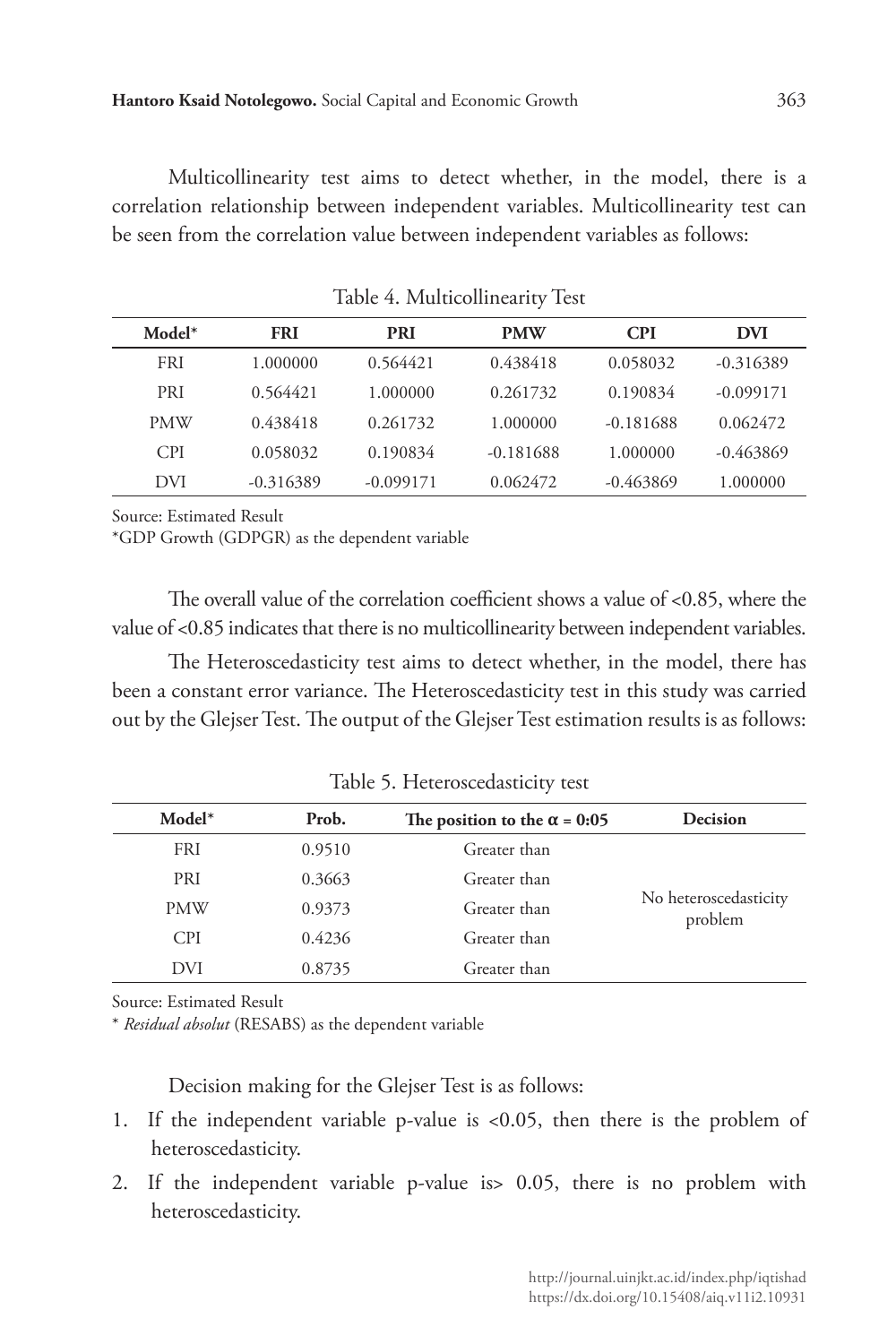The results of the p-value for all independent variables are greater than 0.05. Thus there is no problem of heteroscedasticity.

Autocorrelation test aims to detect whether, in the model, there has been a residual correlation between the observation units. The autocorrelation test in this study was carried out by the Durbin-Watson (DW) test. Decision making is done by comparing the Durbin Watson statistic value (d) with the upper bound or du Durbin Watson value and the lower bound (lower bound or dl) in the table. The Durbin-Watson statistical value (d), upper bound (du) Durbin-Watson, and lower bound Durbin-Watson (dl) are shown in Table 6 below:

Table 6. Autocorrelation Test

|              | aı              | du                     |                  | 4-du   |        |
|--------------|-----------------|------------------------|------------------|--------|--------|
| <b>Nilai</b> | /107<br>$\pm$ . | 1.817<br>$\frac{4}{4}$ | 4'<br><u>_ _</u> | 2.1826 | 2.2893 |

Source: Estimated Result

The values of dw, dl, and du if positioned based on the strong-weak category of autocorrelation are as follows:

| Positive<br>Autocorrelation |    | Doubtful |      | No autocorrelation |      | Doubtful |        | Negative<br>Autocorrelation |
|-----------------------------|----|----------|------|--------------------|------|----------|--------|-----------------------------|
|                             | dl |          | du   |                    | 4-du | dw       | $4-d1$ |                             |
| 1.71                        |    |          | 1.81 |                    | 2.18 | 2.21     | 2.28   |                             |

Figure 1. Autocorrelation Category

Because the value of dw 2.21 is greater than the upper limit (du) 1.81, it can be concluded that there is no positive autocorrelation in the regression model.

| Table 7. The Emphical Results |             |            |             |        |  |  |  |
|-------------------------------|-------------|------------|-------------|--------|--|--|--|
| Variable                      | Coefficient | Std. Error | t-Statistic | Prob.  |  |  |  |
| Freedom of Religion Index     | 5.846947    | 2.572948   | 2.272470    | 0.0246 |  |  |  |
| Political Rights Index        | $-0.585801$ | 0.170833   | $-3.429094$ | 0.0008 |  |  |  |
| Percentage of Married Woman   | 0.171087    | 0.286453   | 0.597262    | 0.5513 |  |  |  |
| Corruption Perception Index   | $-0.044628$ | 0.166959   | $-0.267298$ | 0.7896 |  |  |  |
| Discrimination Index          | $-0.176944$ | 1.414382   | $-0.125103$ | 0.9006 |  |  |  |

Table 7. The Empirical Results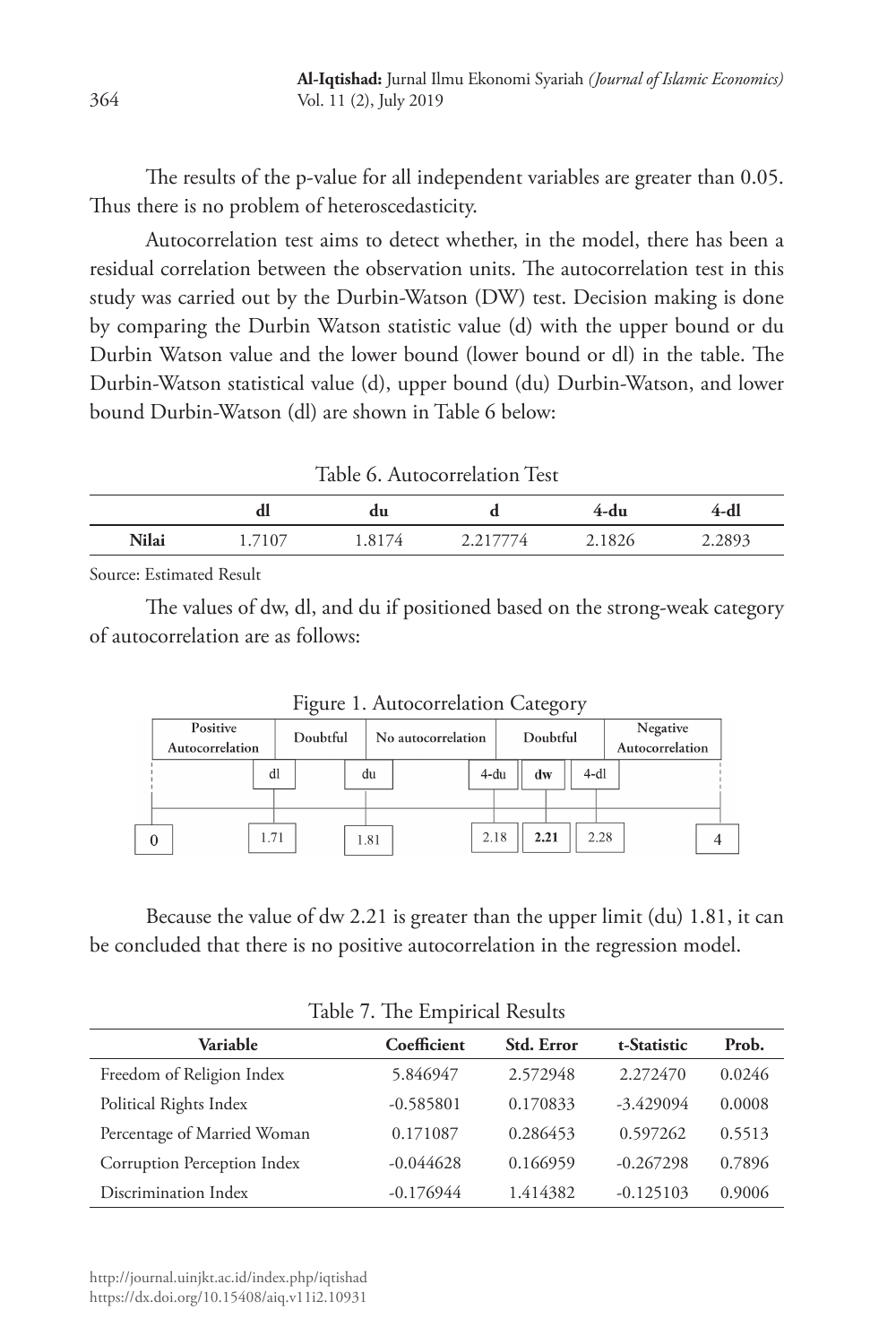| R-squared          | 0.452005 |  |
|--------------------|----------|--|
| Adjusted R-squared | 0.246999 |  |
| F-statistic        | 2.204843 |  |
| Prob(F-statistic)  | 0.000137 |  |
|                    |          |  |

Source: Estimated Result

Table 7 displays the results of panel data regression estimation in the form of the value of the influence of independent variables on the dependent variable.

Based on Table 7, the R-squares value is 0.452005. The value of 0.452005 indicates that the independent variable is able to explain 45% of the variation of the dependent variable, and 55% is explained by other variables outside the model. Estimated models obtained are:

GDPGRit = –3.417857i + 5.846947 FRIit – 0.585801 PRIit + 0.171087 PMWit – 0.044628 CPIit – 0.176944 DVIit + uit

This means that the estimated economic growth reaches – 3.417857%, which is not influenced by the high and low level of religious freedom (FRI), political participation (PRI), marriage (PMW), corruption (CPI), and discrimination (DVI), but influenced by other variables which is not in the model (other variables that are outside the model).

The results of the study on the influence of constructive social capital variables on economic growth can be explained as follows:

First, the religious tolerance variable (FRI) shows a significance value of 0.0246 (p <0.05) which means that it has a significant effect on economic growth. The regression coefficient value of religious tolerance variables (FRI) is 5.846947, which means that when the religious freedom index increases by 1 scale, economic growth will increase by 5.846947% or vice versa. These results accept the hypothesis formulated in the study that religious tolerance has a positive effect on economic growth. This indicates that tolerant religious life will increase cooperation and performance so that productivity increases and contributes to economic growth.

Second, the political participation variable (PRI) shows a significance value of 0.0008 (p <0.05) which means that it has a significant effect on economic growth. The regression coefficient value of political participation variable (PRI) is equal to -0.585801, which means that when the index of political participation increases by 1 scale, economic growth will decrease by 0.585801% or vice versa. These results reject the hypothesis formulated in the study that political participation has a positive effect on economic growth. This is consistent with the findings of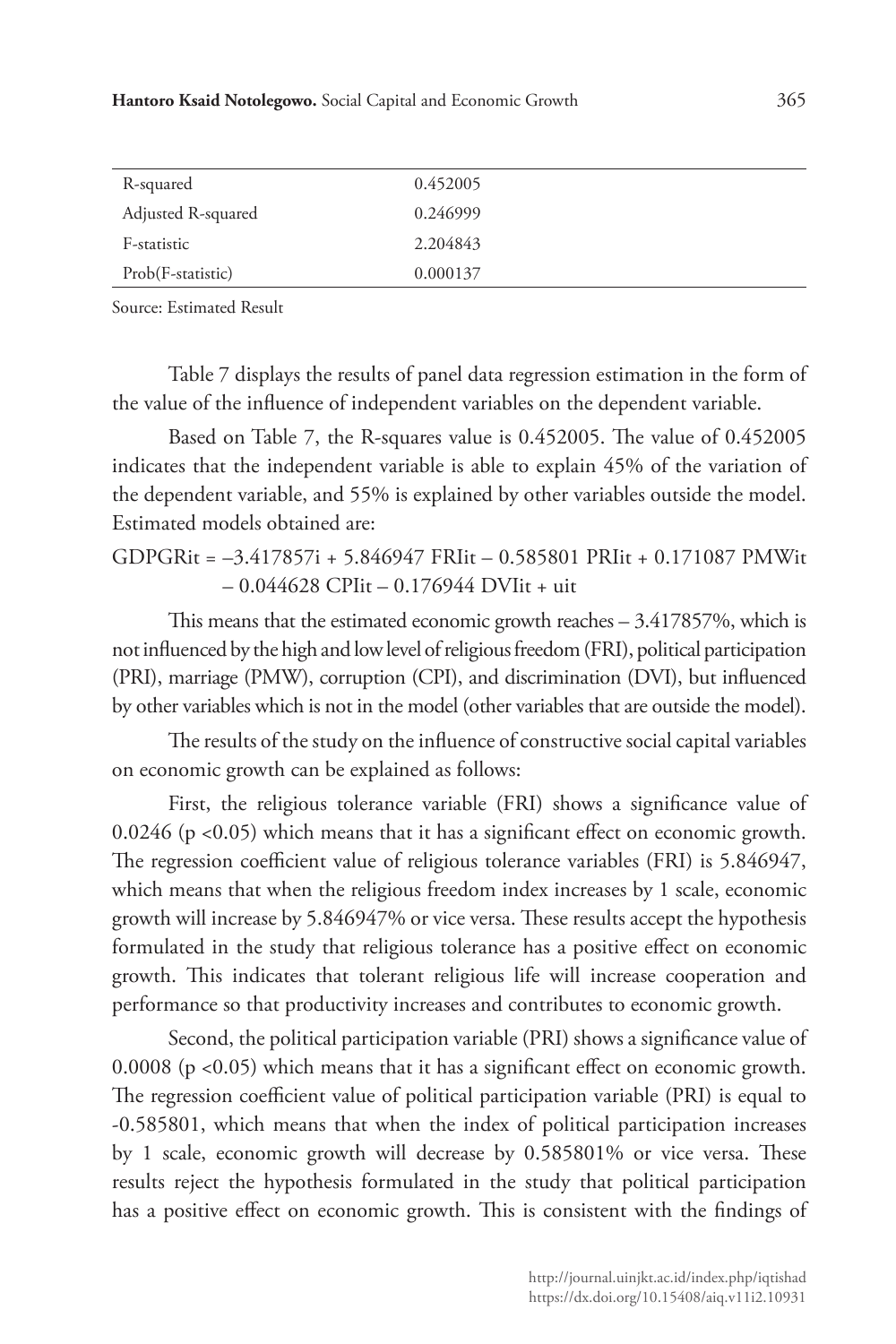Rupasingha, Goetz, and Freshwater (2000), which state that political participation influences the decline in economic growth.

When political participation increases, the intensity of conflicts between groups also increases. The ability of the state to deal with conflict when political participation increased will determine economic conditions. When a country is unable to handle the conflict, it is considered as a form of negative sentiment that can affect the stock market's fall. As a result, there has been a decline in investor interest to invest, and in the end, the economy will be sluggish, and this will give an impact on slowing economic growth.

Political participation can be both institutional and non-institutional. Voting in elections, conducting political meetings, and joining parties are institutional political participation. Meanwhile, non-institutional political participation can be done by giving petitions, boycotts and demonstrations. Noninstitutional political participation is the most intense form of participation in the government legislature, by voicing demands that the legislature can make a policy that is able to accommodate the voices of the people. The policy that was finally put in place by the government to accommodate the aspirations of the people in this non-institutional form often did not consider the long-term impacts, such as the stability of the economy. The demands of a labor wage increase are an example, where the profits obtained by workers from salary increases can actually have a detrimental effect on the economy. The increase in wages causes the cost of production of the company to increase, which results in an increase in the prices of goods in the market, which is one of the causes of inflation so that the economy will be disrupted.

Third, the marriage variable (PMW) shows a significance value of 0.5513 (p> 0.05) which means that it has no significant effect on economic growth. The marriage variable (PMW) regression coefficient is 0.171087, which means that when the percentage of married women increases by 1%, economic growth will increase by 0.171087% or vice versa. These results accept the hypothesis formulated in the study that marriage has a positive effect on economic growth. But the marriage variable is not a variable that significantly affects economic growth during the observation period.

The results of the study on the effect of destructive social capital variables on economic growth can be explained as follows:

First, the corruption culture variable shows a significant value of 0.7896 (p> 0.05) which means that it has no significant effect on economic growth. The regression coefficient value of the culture corruption variable (CPI) is -0.044628,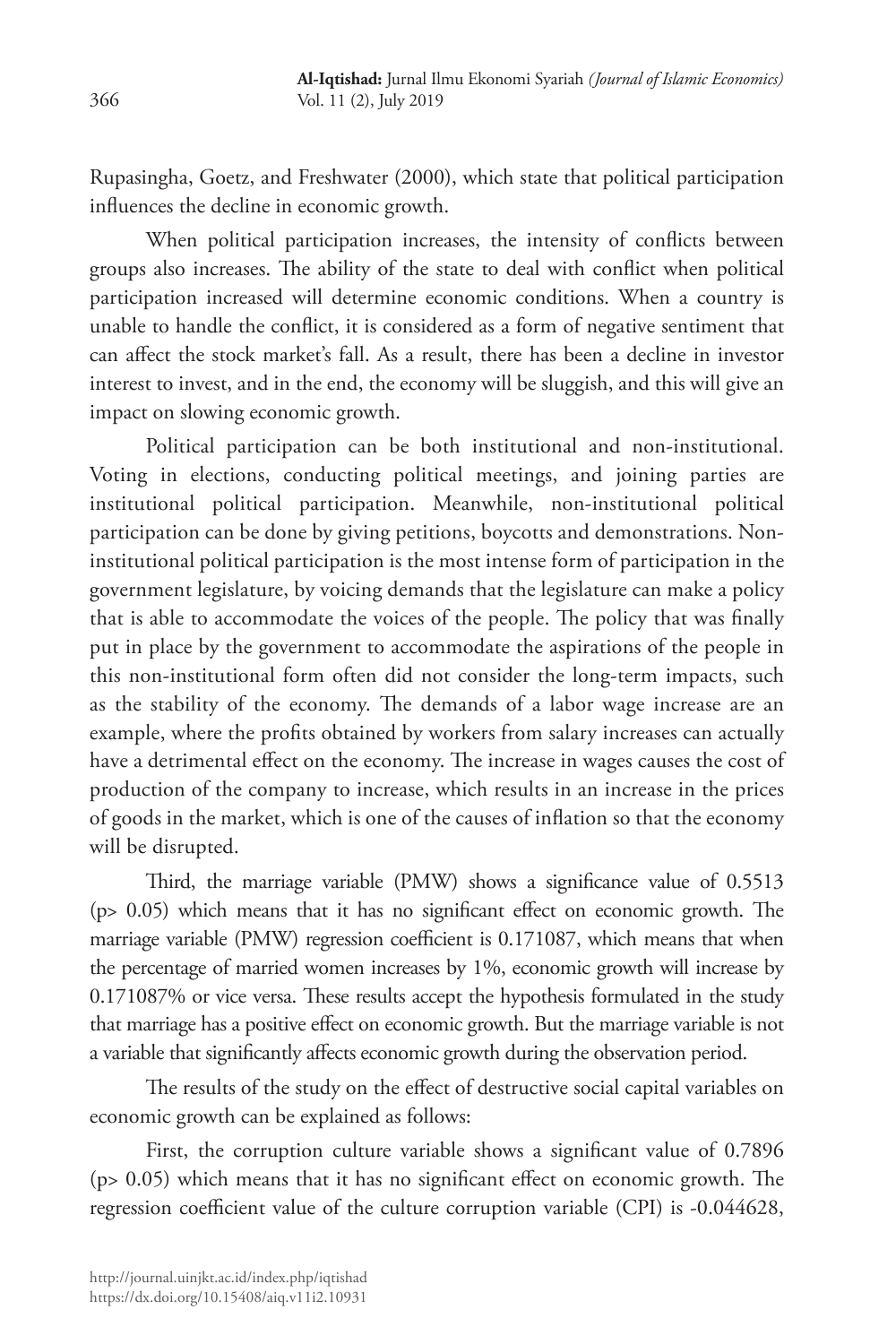which means that when the corruption perception index increases by 1 scale, economic growth will decrease by 0.044628% or vice versa. The corruption perception index has a scale range of 0-100, where the number approaches 100 means that corruption is getting cleaner and the number close to 0 means that corruption is getting higher, so the meaning of negative regression coefficient in this study is that corruption is positively related to economic growth. This result rejects the hypothesis formulated in the study that corruption is negatively related to economic growth. This is different from the findings of Ertimi et al. (2016) which states that corruption affects the decline in economic growth. But the corruption variable is not a variable that significantly influences economic growth during the observation period.

Second, the discrimination variable shows a significance value of 0.9006 (p> 0.05) which means that it has no significant effect on economic growth. The regression coefficient of discrimination (DVI) variable is -0.176944, which means that when the discrimination and violence against minorities index increase by 1 scale, economic growth will decrease by 0.176944 or vice versa. These results accept the hypothesis formulated in the study that discrimination has a negative effect on economic growth. But the discrimination variable is not a variable that significantly influences economic growth during the observation period.

# **Conclusion**

This study has analysed the relationship between social capital and economic growth among OIC countries measured using 5 (five) proxies, namely: religious tolerance (FRI), political participation (PRI), marriage (PMW), corruption culture (CPI), and discrimination behavior (DVI). From the results of the analysis obtained, this study concludes, first, the finding that an increase in religious freedom will promote economic growth. Therefore it is necessary to develop programs to strengthen religious tolerance among citizens. Second, the finding that increased political participation can reduce economic growth implies that the ability of the country to minimize the risk of conflict arising from increased political participation will determine economic conditions. The ability of the country to overcome the risk of conflict when political participation increases affect the investment climate and the Composite Stock Price Index (CSPI) which further influences the condition of economic growth. Therefore the country needs to carry out its functions to maintain security and political stability when political participation increases.